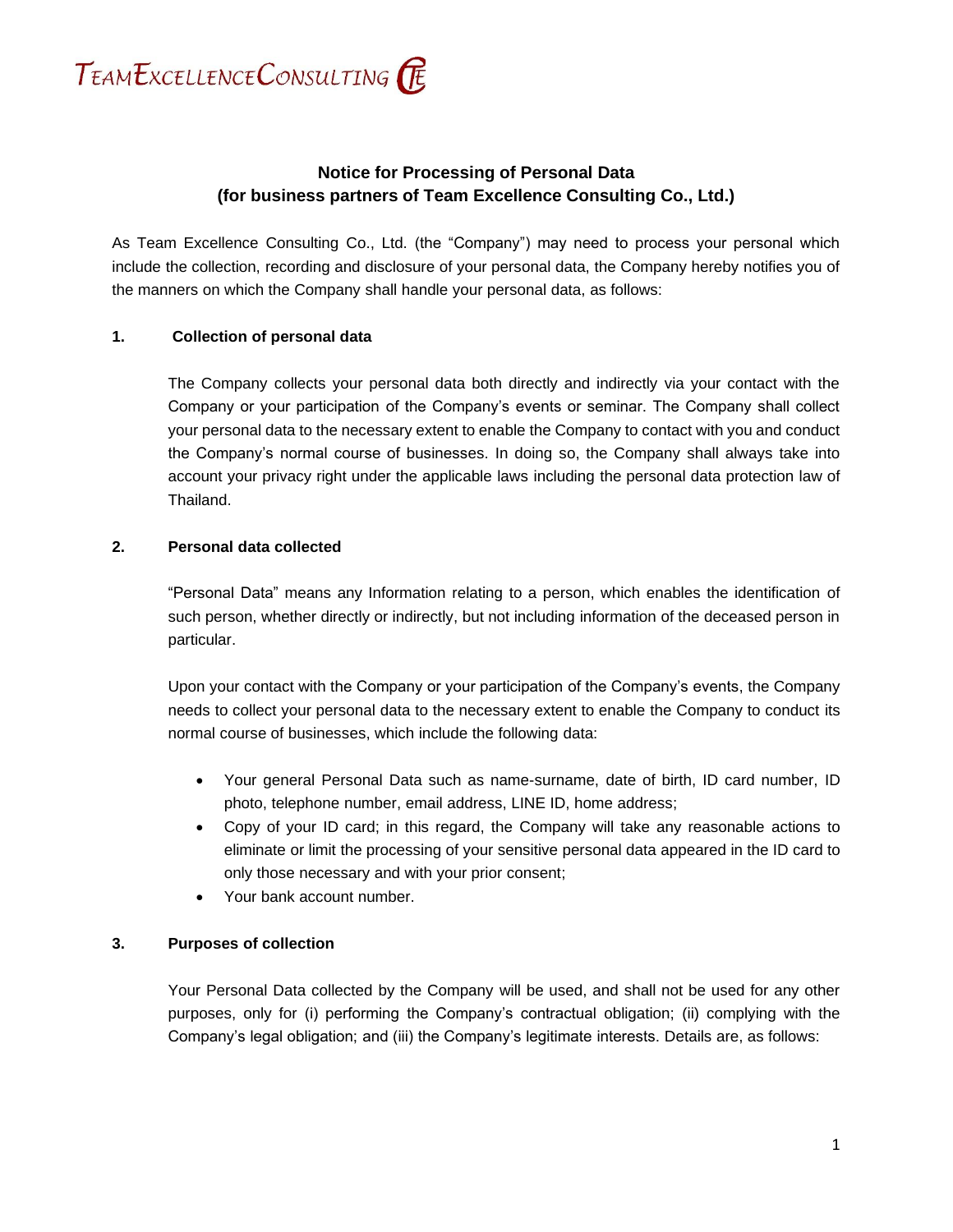| $\bullet$ | To enter into or perform obligation under any contracts    |           | Contractual obligation |  |
|-----------|------------------------------------------------------------|-----------|------------------------|--|
|           | or business transaction as requested by you or to          | $\bullet$ | Legitimate interest    |  |
|           | facilitate you in contacting businesses with the Company   |           |                        |  |
| $\bullet$ | For the Company's conducting of its normal course of       |           | Legitimate interest    |  |
|           | businesses e.g., reimbursement of cost and expense,        |           |                        |  |
|           | record of seminar or event pictures, etc.                  |           |                        |  |
| $\bullet$ | To comply with legal obligation relating to preparation of |           | Legal obligation       |  |
|           | books and accounts, including disclosure for competent     |           |                        |  |
|           | authorities                                                |           |                        |  |

The Company will process your Personal Data for your interest under the transaction agreed with you, and will refrain from using such Personal Data for any purposes other than that notified to you upon the collection.

## **4. Duration of data processing**

The Company will collect and retain the Personal Data throughout the period which the purpose of data processing can still be established. Afterwards, the Company shall delete or destroy such data unless it is required to retain such data under legal requirement or for the protection of the Company's lawful rights. In general, the Company may retain the Personal Data not exceeding 10 years unless the law requires otherwise or the Company can establish other necessary grounds for retaining such data e.g., for security purpose, for prevention of fraud or misconduct, or for accounting purposes.

Upon expiration of the permitted period, the Company shall delete or destroy your Personal Data from the Company's database or server, or make such data unidentifiable.

### **5. Disclosure of Personal Data**

The Company shall not disclose your Personal Data to other persons unless being required by the order of the court, competent authority or any applicable laws.

### **6. Security measure**

The Company has in place a reasonable measure to protect security of your Personal Data to prevent any lost of Personal Data or any unauthorized access, use, modification or disclosure of such Personal Data.

### **7. Rights of Data Subject**

As the Data Subject, you are entitled to:

(i) be informed of the Company's data processing;